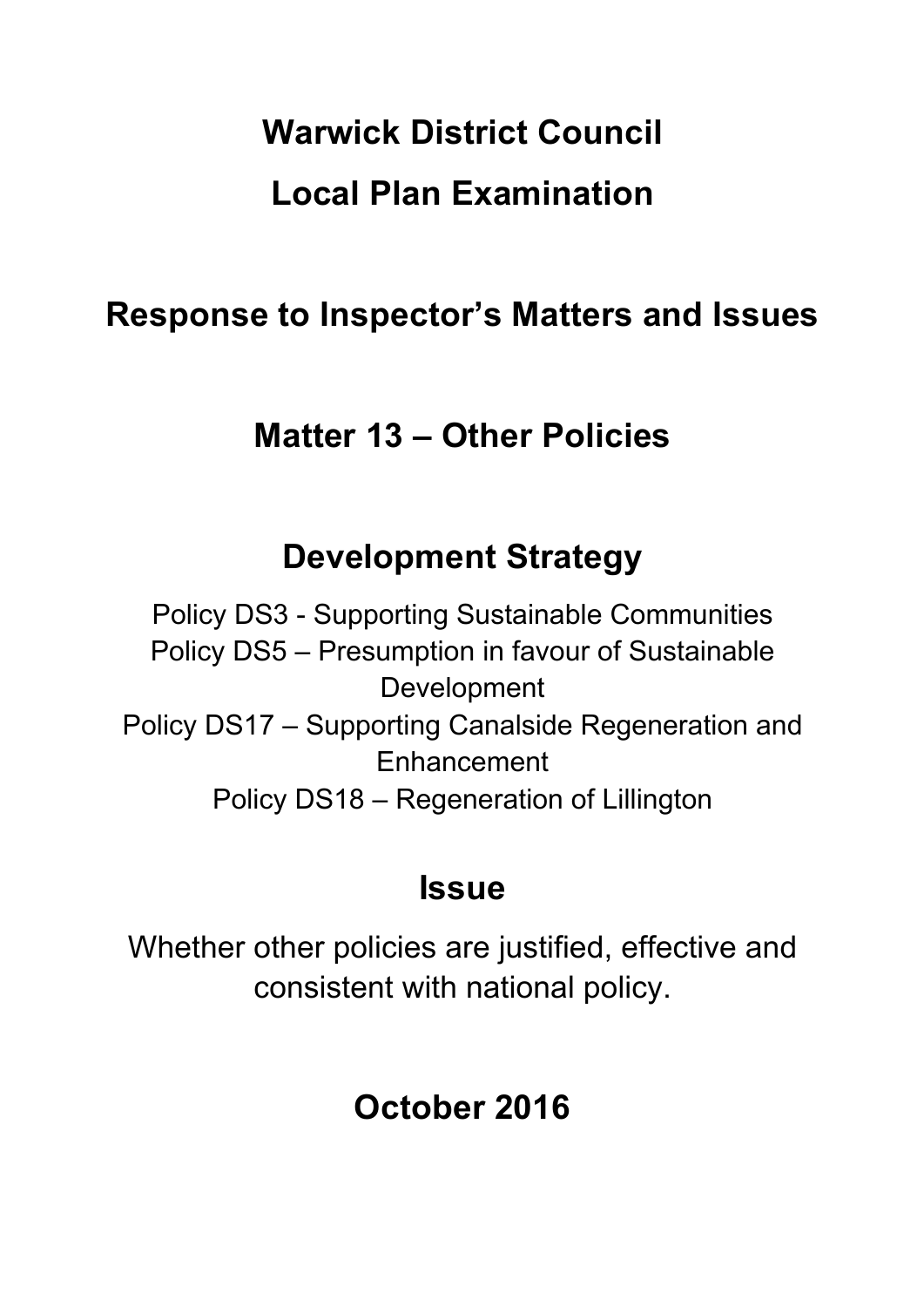### **Development Strategy – Policies DS3 – Supporting Sustainable Communities**

#### **1. What is the basis for the policy? What is it seeking to achieve?**

- a) The Submission Local Plan has been prepared to reflect the need for both strategic and overarching guidance that sets a sustainable context for development and also includes policies designed to help deliver consistent development management decision-making. To achieve this, each section of the plan following the strategic policies set out in the Development Strategy section begins with an overarching policy that picks up and amplifies aspects of both the relevant development strategy policy and the overarching chapter policies. This enables the council to focus on detailed aspects of delivery within a broad strategic context in a logical and thorough manner and also provides a degree of flexibility, in that each section can be reviewed and updated as necessary without impacting on other areas.
- b) Policy DS3 (along with policies DS1, DS2 and DS4) provides the context for strategic allocations and proposals set out in the Development Strategy section of the Plan. It provides important background, linking the Plan's vision and objectives to specific proposals to demonstrate how the Plan will support the delivery of sustainable development.
- c) The plan has been structured to reflect alignment with the Sustainable Communities Strategy (SCS) (O01). The sustainable communities section in the Local Plan specifically aligns the aims of supporting sustainable communities, promoting health and wellbeing and enabling community safety, which are themes highlighted in the SCS.
- d) In the case of DS3, at the strategic level this policy identifies criteria that the Council uses to make allocations and specific proposals to establish sustainable communities within the district. DS3 identifies those characteristics of the Plan's policies and proposals that need to be addressed to achieve sustainable outcomes, including layout and design, landscaping, environmental protection, regeneration and the provision of both physical and social infrastructure.

#### **2. How does the policy relate to the evidence base?**

- a) The Publication Draft SA Report, April 2014 (SA05) addresses DS3 and other strategic policies in relation to a series of ten key topics that were also linked to relevant SA Objectives as well as SEA Directive topics and relevant paragraphs from the NPPF (Chapter 5). The SA did not look at all policies in the plan as it was felt that not all policies would be relevant to a particular topic or were considered unlikely to have a significant effect.
- b) DS3 was assessed under the following topics:
	- i. **Natural Environment (Landscape, Flora and Fauna and Soils**): Paragraph 5.73 identified Local Plan policies that seek to protect and enhance the Green Belt, landscape and Green Infrastructure including DS3 in its role of facilitating high quality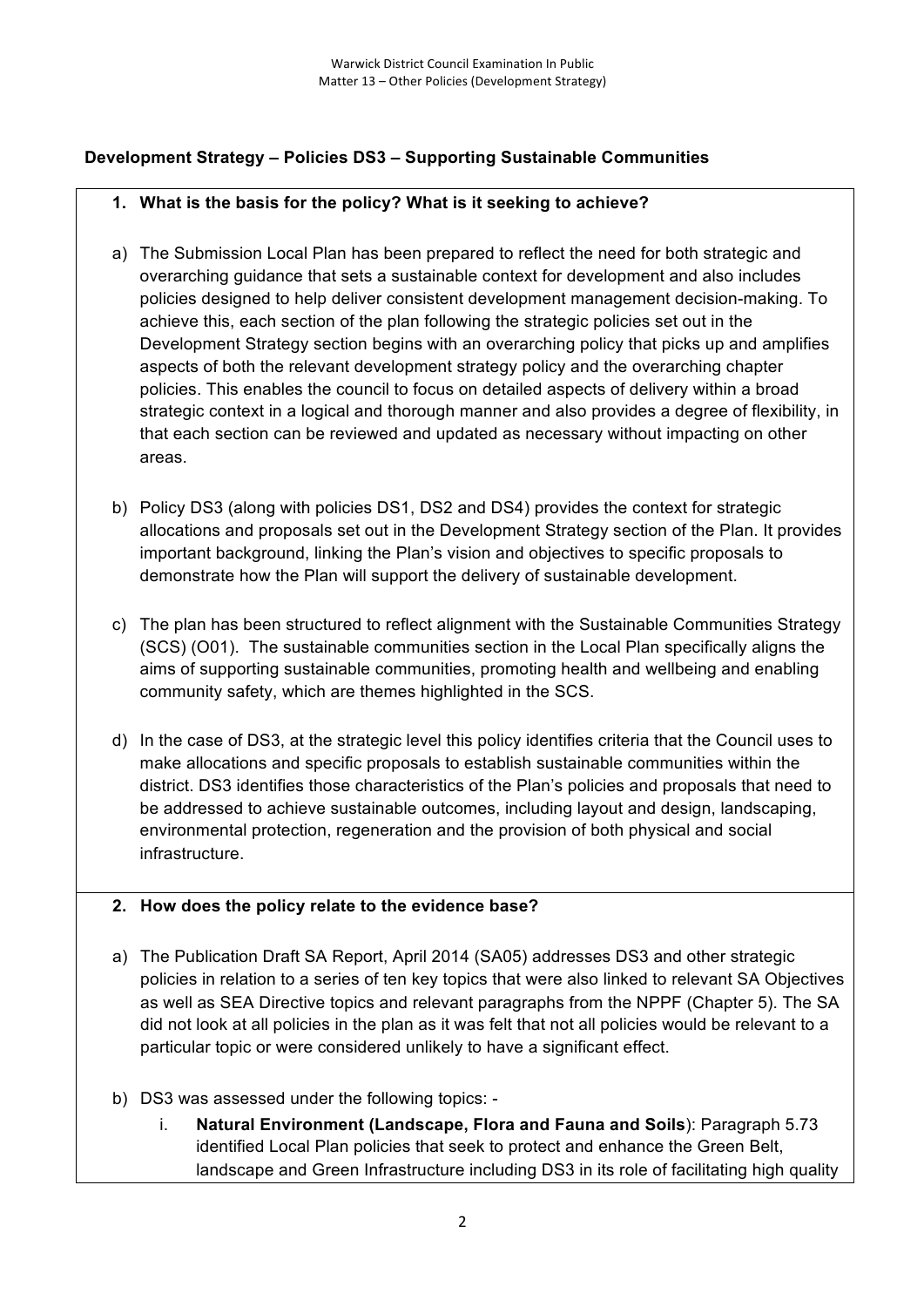development and protecting areas of significance including high quality landscapes.

- ii. **Cultural Heritage:** Paragraph 5.86 identified a number of Local Plan policies that seek to protect and enhance heritage and minimise the potential impacts of development. These policies included DS3 in its role of seeking to facilitate high quality new development that cared for built, cultural and natural heritage.
- c) The Policy draws on a wide range of evidence which have contributed the Council's approach to supporting and delivering sustainable communities including:
	- i. Landscape evidence (V16, V17, LA01, LA02, LA03, LA04)
	- ii. Historic Environment evidence (HE01, HE05, HE06, HE03PM, HE04PM)
	- iii. Built Environment evidence (BE01)
	- iv. Green Infrastructure evidence (G01, G02, G03)
	- v. Inclusive, Safe and Healthy Communities evidence (I01, I02)
	- vi. Climate Change evidence (CC01, CC02, CC03)
	- vii. Ecological evidence (B01, B02, B03, B04, B06PM)
	- viii. Infrastructure evidence (various see IDP IN07PM)

#### **3. Is the policy sufficiently clear? Will it provide sufficient guidance for decision-making?**

- a) This is a strategic policy and as such will provide the framework within which more detailed decisions can be made. It does not seek to directly support decision-making. Instead it provides a strategic context for policies DS5 to DS20. It is also consistent with Policy SC0, which provides the context for the Development Management policies in the Sustainable Communities Section of the Plan.
- **4. How will the policy be implemented? Is this clear?**
- a) The policy will be implemented and its objectives addressed through the delivery of the allocations and proposals set out in Policies DS5 to DS20. It also aligns with SC0, which will support decision-making in relation to development management.

**5. How does the policy relate to national policy? How is it consistent? Are there any inconsistencies?**

- a) National policy requires local plans to reflect the need to deliver sustainable development and this is intended to be a golden thread running through all the policies of the plan (NPPF paragraph 14).
- b) The strategic policy DS3 echoes the broad requirements of national guidance in its clear commitment to pursuing sustainable development, in the form of high design and environment quality, protecting the built, historic and natural environments, promoting regeneration and protecting ecological assets – the core planning principles set out in paragraph 17 of the NPPF.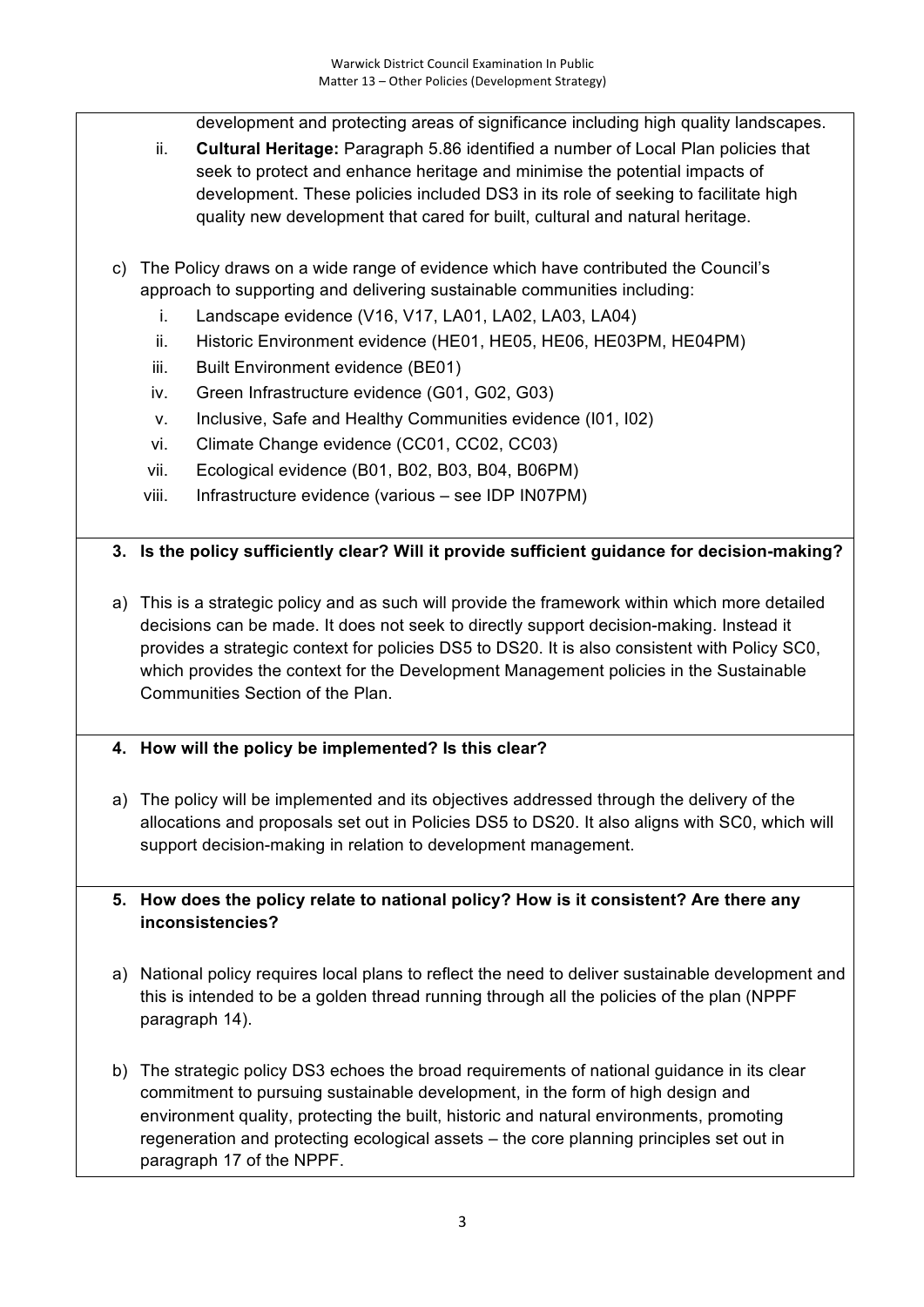c) These also clearly reflect the three main aspects of sustainable development – economic, social and environmental (NPPF paragraph 7).

### **6. In overall terms is the policy justified, effective and consistent with national policy?**

- a) The Council is of the view that the policy is appropriate, is supported by the evidence and is in accordance with the requirements of national policy. The Policy is considered to be effective in that it provides a strong link between the Plan's objectives and the proposals and allocations set out in Policies DS5 to DS20. This high-level strategic policy therefore provides a strong and clear context to support the implementation of DS5 to DS20.
- b) Objections were received to this policy at Submission draft stage. Many of these relate to issues that are more properly dealt with through the consideration of detailed planning applications, do not raise matters that need to be dealt with through amendments to a strategic policy such as this one or are covered by policies and modifications elsewhere in the plan.
- c) Of the objections relating to the strategic policy itself, the following points were raised: -

# **i. A definition of "high quality" will be required in paragraph 2.8**

**Council response** – The definition of high quality layout and design is set out in Policy BE1 and BE2 which specifically support the DS policies. Further, Planning Policy contains a section on what makes good design, which will in turn lead to high quality new development (Design, paragraph 15):

*… Well-designed new or changing places should:*

- *be functional;*
- *support mixed uses and tenures;*
- *include successful public spaces;*
- *be adaptable and resilient;*
- *have a distinctive character;*
- *be attractive; and*
- *encourage ease of movement*

In the NPPF section "Requiring Good Design", paragraph 58 also offers guidance on what might reasonably be considered to constitute high quality development:

*Planning policies and decisions should aim to ensure that developments:*

- *will function well and add to the overall quality of the area, not just for the short term but over the lifetime of the development;*
- *establish a strong sense of place, using streetscapes and buildings to create attractive and comfortable places to live, work and visit;*
- *optimise the potential of the site to accommodate development, create and sustain an appropriate mix of uses (including incorporation of green and other public space as part of developments) and support local facilities and transport networks;*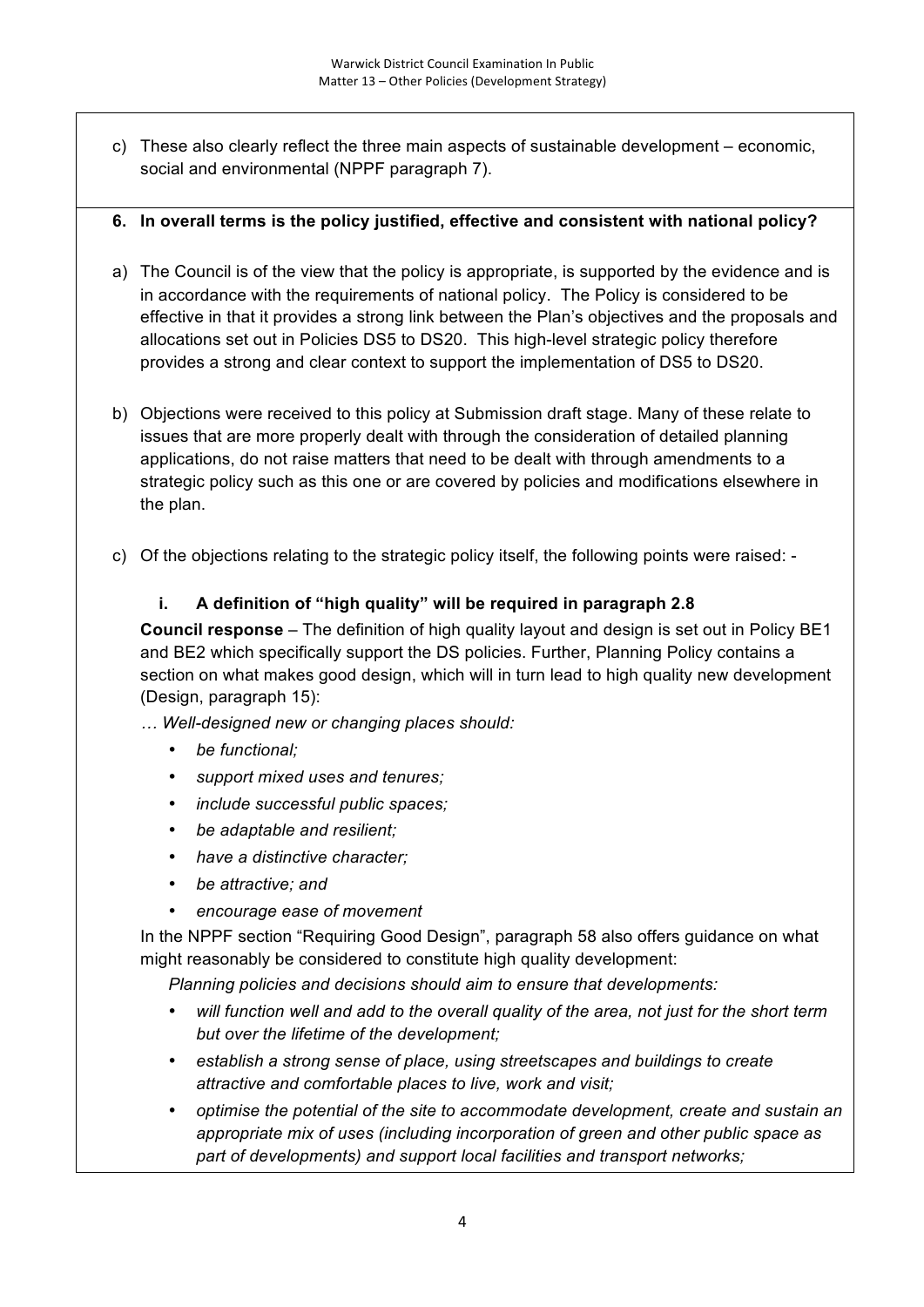- *respond to local character and history, and reflect the identity of local surroundings and materials, while not preventing or discouraging appropriate innovation;*
- *create safe and accessible environments where crime and disorder, and the fear of crime, do not undermine quality of life or community cohesion; and*
- *are visually attractive as a result of good architecture and appropriate landscaping*

# **ii. Not all developments will be suitable to be designed along garden city principles (paragraph 2.11)**

**Council response** – this is accepted and the policy was worded to reflect this through the inclusion of the words "… *where appropriate*". The concept of garden city / suburb development is one supported by the Council in suitable locations and will provide a cohesive design approach through the use of the Garden Towns prospectus adopted by the Council (BE01).

# **iii. Social infrastructure – there is a funding gap for infrastructure provision**

**Council response** - The policy refers to the Council providing for new infrastructure, which is intended to refer to the process of requiring contributions towards infrastructure provision by developers through the use of s106 or CIL monies. It would not be part of the Council's role to physically deliver most forms of social or physical infrastructure. However, it does have a significant role to play in co-ordinating and driving the provision of such infrastructure, which is why it employs a Site Delivery Officer to manage post-permission delivery on strategic sites of the type that would generate demands for major infrastructure.

# **iv. Policy should encourage the enhancement of the ability to appreciate heritage assets where appropriate in line with NPPF paragraph 126, which requires a positive strategy for the conservation and enjoyment of the historic environment.**

**Council response** – the policy itself is a strategic one that sets a framework for the Plan's proposals and allocations including how they need to account for impacts on heritage assets. Other policies in the Plan encourage enhancement of heritage assets (see HE1 to HE6). As such, it would be inappropriate to include more detailed requirements here, as these are developed in more detail elsewhere in the plan.

# **Development Strategy – Policies DS5 – Presumption in favour of Sustainable Development**

# **1. What is the basis for the policy? What is it seeking to achieve?**

- a) The policy seeks to ensure that a positive approach to applications is applied, in line with the NPPF's presumption in favour of sustainable development detailed in Paragraphs 11- 16.
- b) It seeks to provide clarity and certainty for applicants by demonstrating the District Council will continue to apply a presumption in favour of sustainable development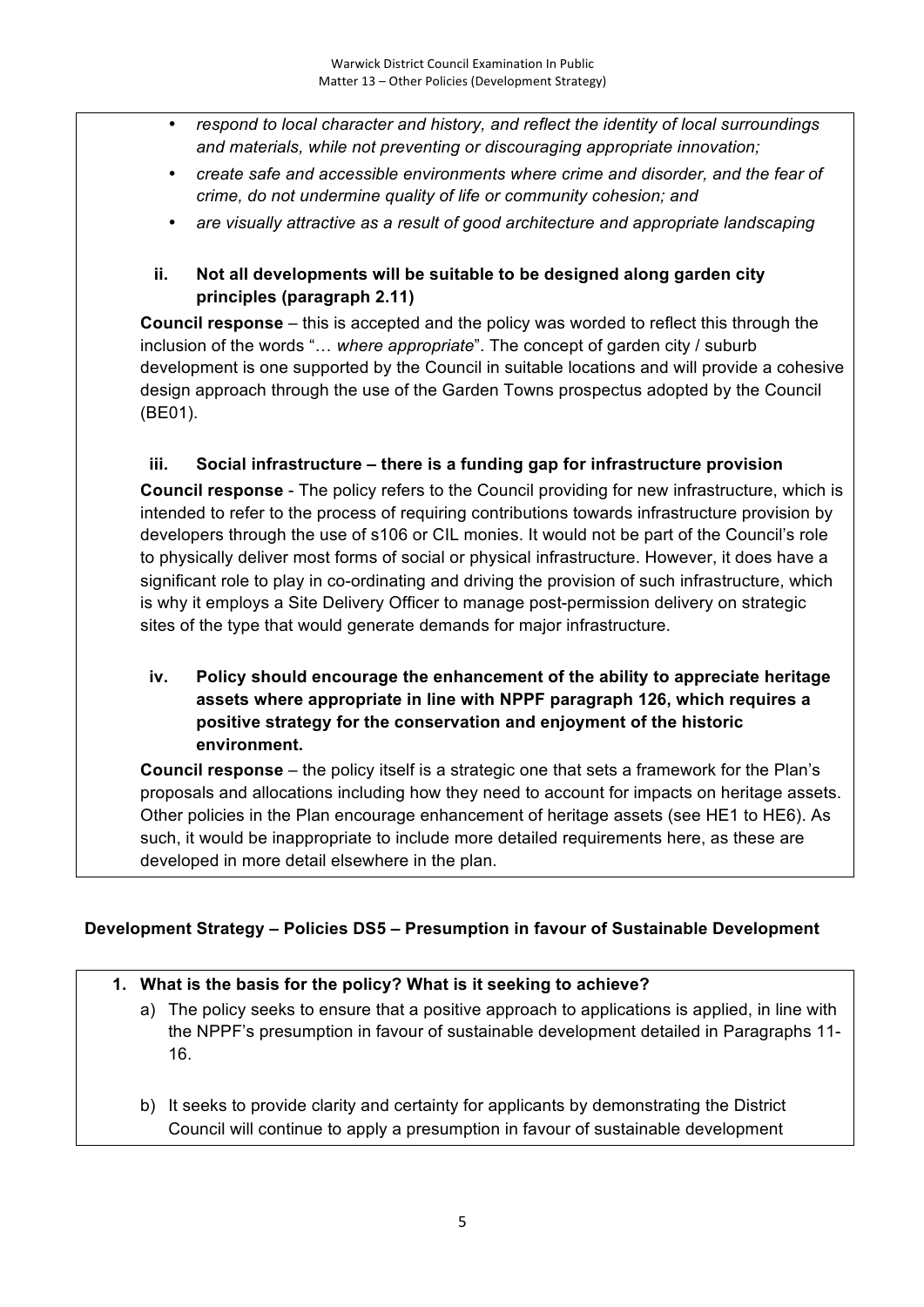#### **2. How does the policy relate to the evidence base?**

- a) The policy does not relate specifically to the evidence base beyond the NPPF, except to the extent that each of every policy of the Local Plan and the evidence that supports those policies is relevant to providing an understanding of sustainable development in the local context.
- **3. Is the policy sufficiently clear? Will it provide sufficient guidance for decision making?**
	- a) The policy clearly sets out the default presumption in favour of Sustainable Development, in line with the NPPF, and applications that accord with the policies in the Local Plan should be approved without delay.
	- b) It provides guidance for occasions where there are no relevant or current policies that permission should be granted unless specific policies within the NPPF restrict it, or if the adverse impacts of granting permission significantly and demonstrably outweigh the benefits.
- **4. How will the policy be implemented? Is this clear?**
	- a) The policy will be implemented by the Council when making decisions on individual applications. It will also provide clarity and guidance for applications that accord with the policies in the Local Plan by emphasising that they should be approved without delay, and guidance on what to do should there be no appropriate policies in the Local Plan.
- **5. How does the policy relate to national policy? How is it consistent? Are there any inconsistencies?**
	- a) This policy echoes Paragraph 14 of the NPPF, as it details the presumption in favour of sustainable development

#### **6. In overall terms is the policy justified, effective and consistent with national policy?**

a) The Government expects the planning system to actively encourage growth, as articulated in Paragraph 14 of the NPPF. Policy DS5 responds to and reinforces this.

#### **Development Strategy – Policy DS17 Supporting Canalside Regeneration and Enhancement**

#### **1. What is the basis for the policy? What is it seeking to achieve?**

- a) The canals within the Warwick District Area are the Grand Union Canal, the Stratford upon Avon Canal and the Birmingham / Fazeley Canal. They run broadly east to west and north to south passing through the towns of Leamington Spa and Warwick and through the villages to the west of the district respectively. The Council has been aware for some time that there is an opportunity to make more of its canal side areas to provide a vibrant and regenerated water side environment.
- b) There is scope to redevelop older industrial sites and regenerate interest in the canal environment for leisure purposes. The character along the extensive length of canals in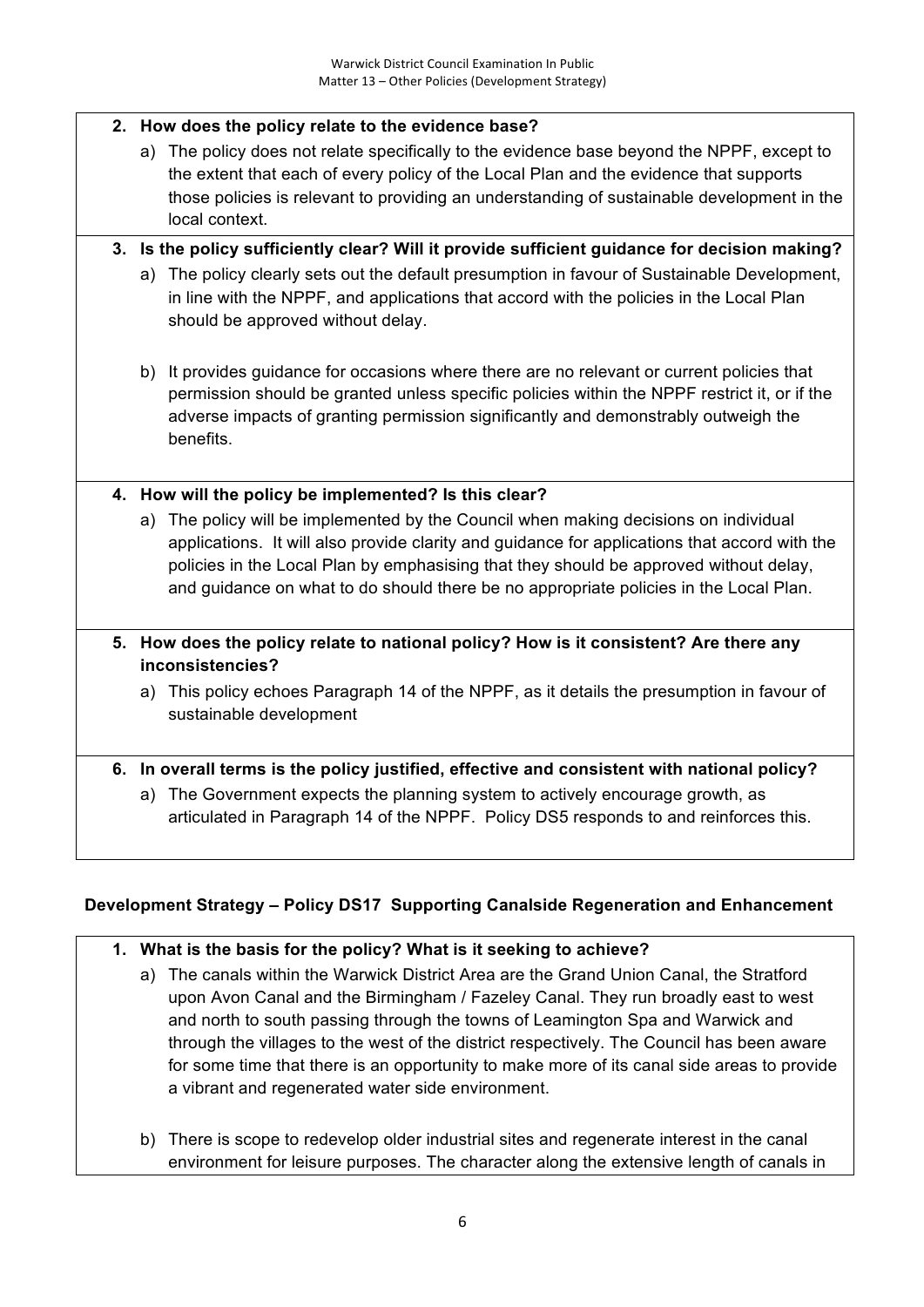the district changes from very urban undervalued spaces and the backs of businesses to important urban heritage assets and attractive open countryside. There are many listed buildings and structures alongside the canals, some of which are in need of new uses to ensure their future. Although much work has been carried out on the canals themselves to open up sections that were no longer navigable and to the Saltisford Arm of the Grand Union Canal by the Saltisford Canal Trust which has restored the arm to its former condition, providing moorings for residential boats and leisure craft, there remain large sections, notably through the towns, that are largely untouched and in need of regeneration.

- c) The production of a Development Plan Document to encourage and inform this work commits the Council to investigation of an underused resource and could open up potential sites for housing, employment, tourism and leisure in an area that has to an extent, been neglected.
- d) It is considered that there may well be scope to make at least part of the canalside into a Conservation Area and dependent upon the findings of the DPD investigative work, could potentially mean that all the canals and their immediate environs are designated thus, adding additional protection and encouragement for further enhancement.

### **2. How does the policy relate to the evidence base?**

- a) The assessment of employment areas set out in the Employment Land Study (2013) (EC03) shows that there is potential for regeneration of the canalside through Leamington and Warwick.
- b) However a detailed evidence base will be required to support the DPD to provide a basis for future work and policies.
- **3. Is the policy sufficiently clear? Will it provide sufficient guidance for decision making?**
	- a) The policy provides a vehicle by which the Council will assess and consider the potential of the canalside area for future development and enhancement. The DPD will provide policies that will apply specifically to this environment giving guidance for decision making.

#### **4. How will the policy be implemented? Is this clear?**

- a) The policy will be implemented by the commencement of work on the DPD. It is intended that this should be shortly after the adoption of the Local Plan with some initial assessment work having already commenced.
- **5. How does the policy relate to national policy? How is it consistent? Are there any inconsistencies?**
	- *a)* The NPPF states that, *"local planning authorities should set out a strategic approach in their Local Plans, planning positively for the creation, protection, enhancement and management of networks of biodiversity and green infrastructure".*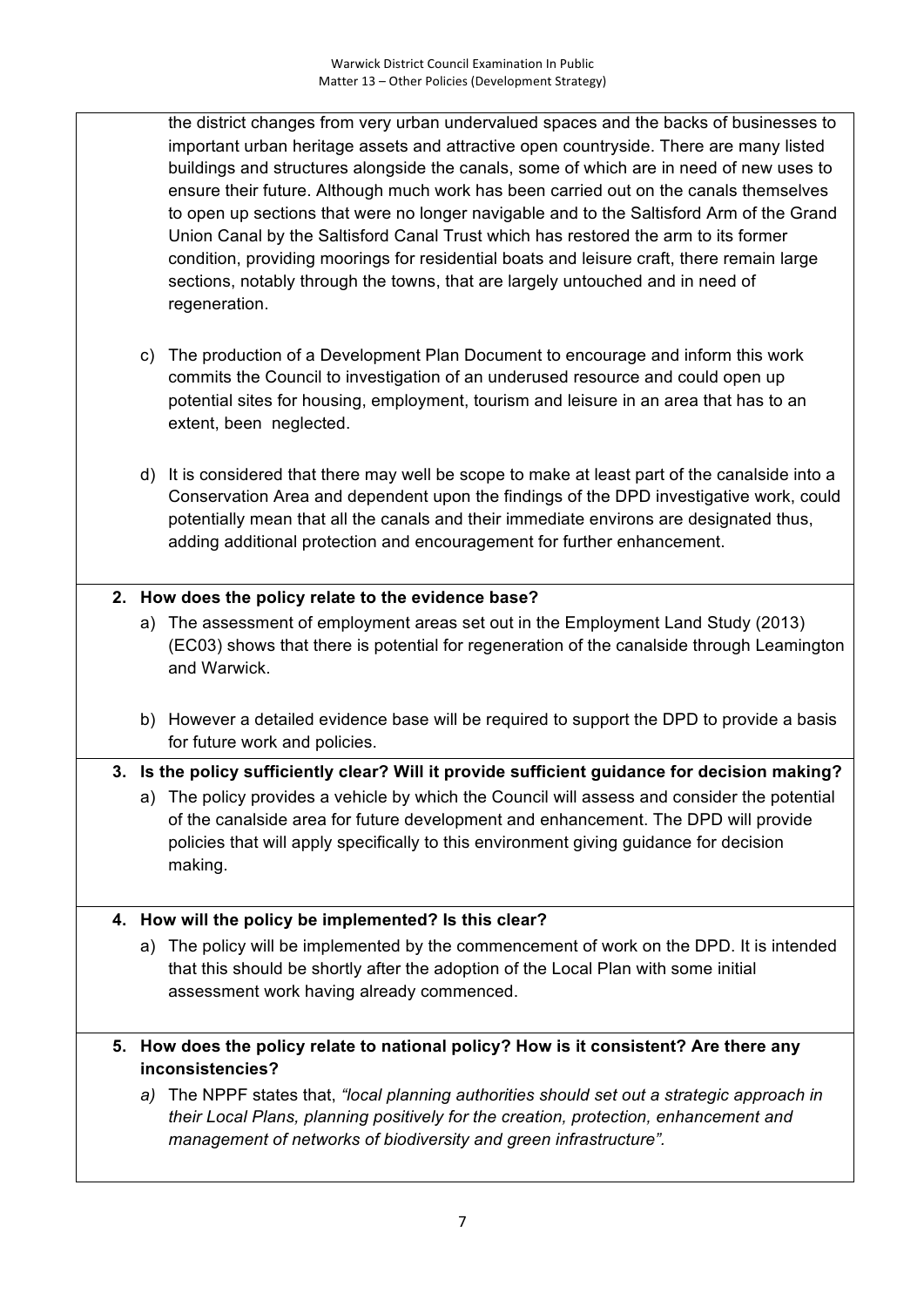- b) Canals are defined as 'open space' and should also be regarded as green infrastructure. Restoration and regeneration schemes can help deliver these national policy objectives. Policy DS17 therefore supports and is consistent with the NPPF and aims to deliver the national objectives contained therein, providing for growth whilst protecting and enhancing that which is worthy of retention.
- **6. In overall terms is the policy justified, effective and consistent with national policy?**
	- a) The policy is justified in that it meets not only a national objective and is consistent with the NPPF, but also commits the Council to a piece of work that will provide local policies and potential designation of new Conservation Areas affording greater protection and encouraging new investment.

# **Development Strategy – Policy DS17 Regeneration of Lillington**

- **1. What is the basis for the policy? What is it seeking to achieve?**
- a) Evidence provided elsewhere in this Examination by the Council, relating to the allocation of land at Red House Farm for housing (Matters Statement 7(a), policy H04) has drawn attention to the local deprivation within Crown Ward in north east Leamington Spa. Crown Ward is the most deprived ward within Warwick District and the shops that make up the local shopping centre at Crown Way are within this ward. Crown Way provides the focus for the life of the local community in this part of the town. The Council is publicly committed to working with partners to help communities address deprivation in this ward.
- b) The evidence presented in relation to site H04 has drawn attention to the some of the key features of this deprivation. Specifically:
	- i. the deprivation is not uniform across the whole ward but focussed within one Local Super Output Area (LSOA), the Lillington East LSOA. This is the area around The Crest, abutting the edge of the town, and containing three tower blocks.
	- ii. This LSOA exhibits a range of indicators of deprivation including:-
		- Unemployment and child poverty (highest within Warwick District).
		- education, skills and training (worst ranked in Warwick District for educational attainment, unauthorised school absences, NEETS and those with no qualification).
		- Health indicators (close to the bottom 20% nationally for risk of premature death and impairment to quality of life through poor health)
		- the lowest measures of "wellbeing" across Warwickshire.
		- the lowest levels of car ownership in Warwick District.
- c) Overall, the Index of Multiple Deprivation shows the highest score for the Lillington East LSOA across the whole of Warwick District. It is worth noting that paragraph 2.77 of the Submission Local Plan identified that Crown Ward is amongst the 20% most deprived wards nationally. Since submitting the Local Plan, with the publication of the Index of Multiple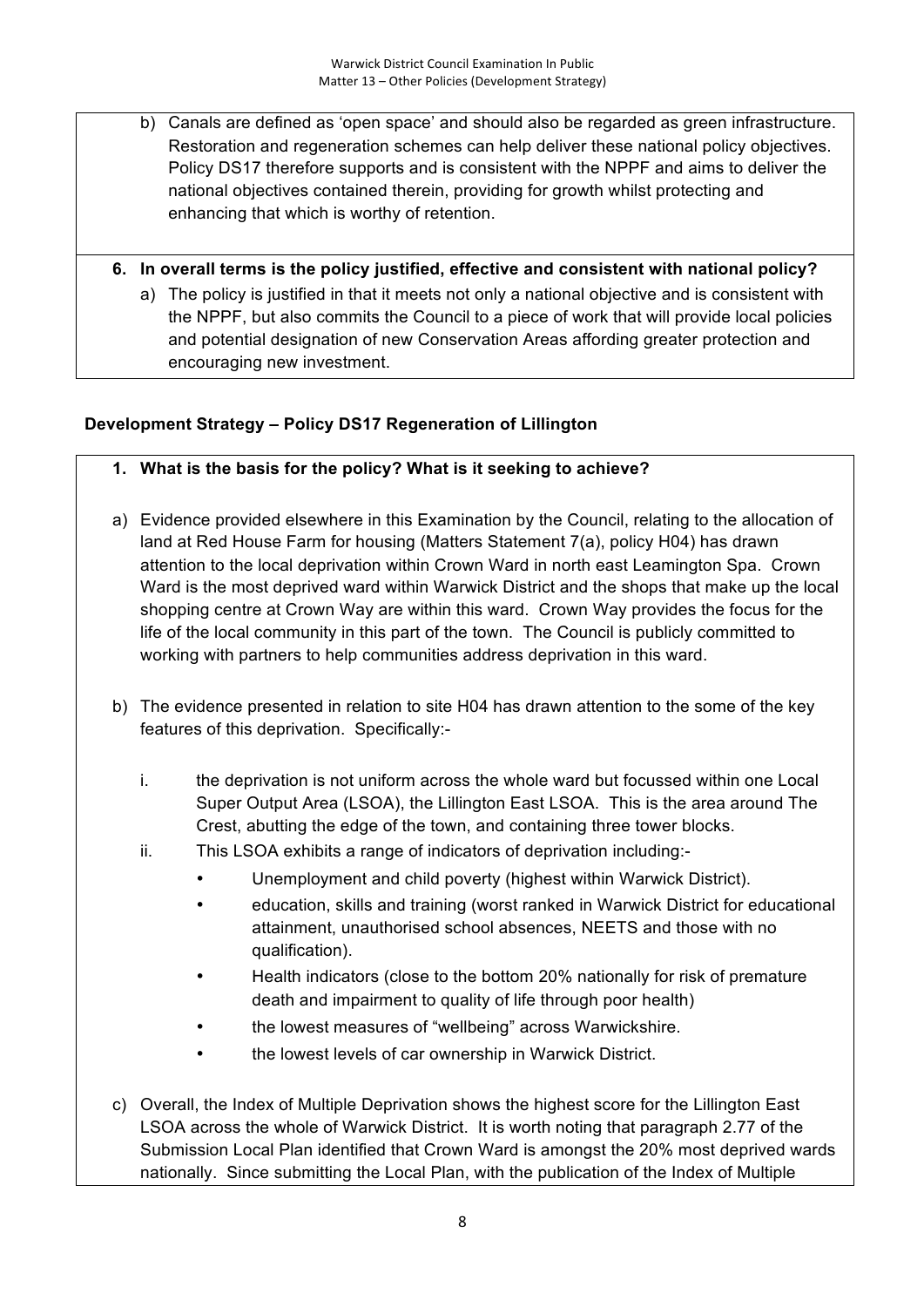Deprivation indicators in September 2015 the ward has fallen into the bottom 10%.

- d) As is also noted in the Matters Statement to housing site H04, Crown Ward does benefit from a good level of community and social provision. These include a library, Children's and Youth Centres, dentists and an NHS Clinic. These facilities are, however, somewhat scattered and housed in separate buildings which are not ideally suited to delivering present day services.
- e) As part of the District Council's efforts to support communities here and tackle deprivation, it is actively considering a couple of initiatives:-
	- With the County Council, it is exploring opportunities to re-provide some of the County Council facilities, possibly in a new community hub.
	- It is working with three local GP practices which serve the central and north Leamington area and which currently operate out of unsuitable premises. The surgeries have publicly declared their wish to relocate and co-locate to a new site where they can deliver an improved and wider range of GP services to a base of c 30,000 patients. A site along Crown Way would be ideally suited to meet their needs and would help address health inequalities in this area.
- f) As a consequence of this, the Council may wish to demolish some housing in the vicinity of the Crown Way shops, and introduce new facilities including, but not restricted to, those mentioned above. This may also include further small retail or employment uses. The current policy basis in the Local Plan against which proposals at, or in the immediate vicinity of, the Crown Way shops would be considered would permit some other uses, but not all. For example:-
	- Under policy EC1, the Local Plan would not permit any B class employment uses, even small offices or workshops, in this area except on upper floors of the Crown Way shops.
	- There is no provision for considering retail proposals outside of town centres or designated local shopping centres under policies TC2 and TC17.
- g) The purpose of the policy is therefore to provide a more permissive framework against which such proposals could be considered. Without this policy, certain developments which may be able to support regeneration and the Council's efforts to support the community here in Crown Ward would be contrary to the policies in this Local Plan. The policy does, however, include limiting criteria to ensure that (a) any new uses do not adversely affect the Lillington Local Shopping Centre or other local shopping centres and (b) uses will enhance the range of services available within the vicinity of Lillington Local Shopping Centre or will support the creation of significant local employment opportunities.

#### **2. How does the policy relate to the evidence base?**

a) As noted in response to question 1, there is clear evidence of deprivation within Crown Ward. Matters Statement 7(a) to policy H04 also refers to the document: "*Achieving social inclusion across Warwick District*" produced by the Warwickshire Observatory in April 2014 which documents the issues facing areas within Crown Ward. This document can be found at: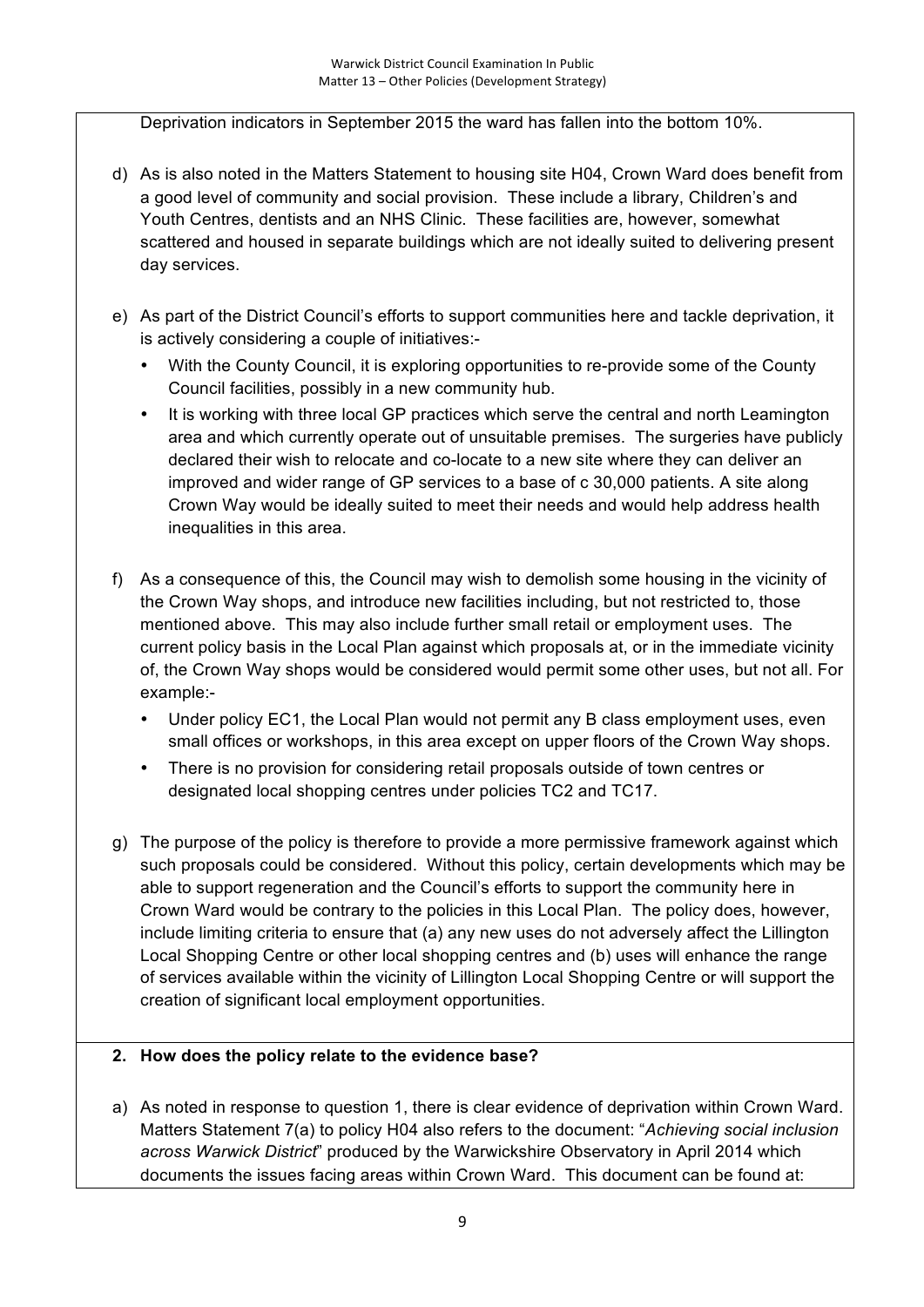https://apps.warwickshire.gov.uk/api/documents/WCCC-1014-41.

b) It is for this reason that local service providers (particularly the District and County Councils and local GP surgeries) are seeking to address how services are provided to local communities here.

### **3. Is the policy sufficiently clear? Will it provide sufficient guidance for decision making?**

a) Yes. This area of Leamington is an established built-up area and development opportunities will inevitably be limited. The policy sets clear criteria against which proposals will be assessed. These relate to retail or employment uses or the provision (or re-provision) of local services. In creating a more permissive framework for these uses, criteria are included against which proposals can be considered.

### **4. How will the policy be implemented? Is this clear?**

a) This is a reactive, rather than a proactive, policy. The policy will only apply if and when planning applications for development in the vicinity of the Crown Way shops are submitted to the Council. The policy does not commit the Council, or indeed any other public or private body, to bring regeneration proposals forward (although it indicates they may do so). It does, however, provide a policy framework should proposals come forward in the future.

# **5. How does the policy relate to national policy? How is it consistent? Are there any inconsistencies?**

- a) The policy is consistent with national policy, including that as interpreted by the Local Plan for Warwick District; specifically:-
	- Helping to support "*strong, vibrant and healthy communities, by ….. creating a high quality built environment, with accessible local services that reflect the community's needs and support its health, social and cultural well-being*" (NPPF para 7)
	- Ensuring *"that established shops, facilities and services are able to develop and modernise in a way that is sustainable, and retained for the benefit of the community*" (NPPF para 70)
	- Ensuring "*an integrated approach to considering the location of housing, economic uses and community facilities and services*" (NPPF para 70)
	- Supporting the development of communities in ways and in locations that reduce the need to travel and promote sustainable travel choices (NPPF para 29),
	- Ensuring that any retail proposals (which would take place outside of designated local centres) are properly considered against the Local Plans wider approach to directing retail growth to appropriate locations and supporting town centres in accordance with the NPPF.

#### **6. In overall terms is the policy justified, effective and consistent with national policy?**

a) Yes. In overall terms, the policy is considered:-